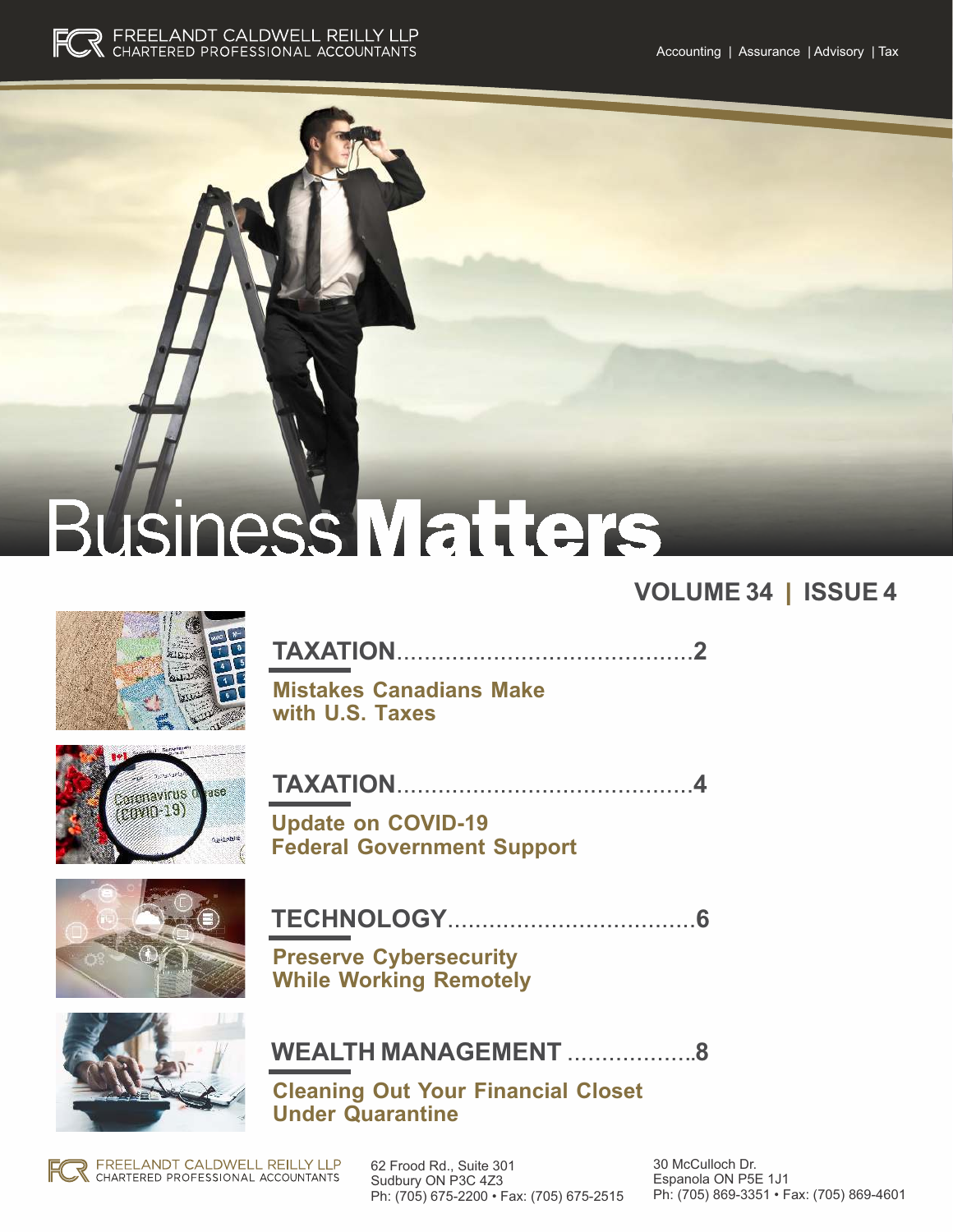

# **TAXATION Mistakes Canadians Make with U.S. Taxes**

**Tax requirements in the United States are quite different than those of other countries around the world. This article will outline some of the common mistakes Canadians make when it comes to U.S. taxes. Do you recognize yourself in any of these scenarios …?**

**Not filing a U.S. tax return when required** The United States is one of the few countries in the world that imposes taxes on citizenship as well as residency and source of income. Other countries typically tax based only on residency and source of income.

If someone is a U.S. citizen or a U.S. green card holder (also known as a U.S. lawful permanent resident), they are required to file a U.S. resident return (Form 1040), even if they are living outside of the U.S. Their worldwide income is reported on Form 1040, and the use of mechanisms such as the foreign earned income exclusion or foreign tax credits will reduce or eliminate double taxation on the income reported in both countries.

Being physically present in the United States can also trigger a U.S. tax filing requirement. The substantial presence test involves a calculation based on the past three years of physical presence in the United States. Generally, each day in the current year counts as a full day, each day in the first previous year counts as onethird of a day, and each day in the year before that counts as one-sixth of a day. If the calculated number of eligible days is 183 or more, then the individual meets the substantial presence test, is considered a U.S. tax resident and must file a U.S. tax return.

Corporations or partnerships may also have U.S. filing requirements if they earn revenues from U.S. sources.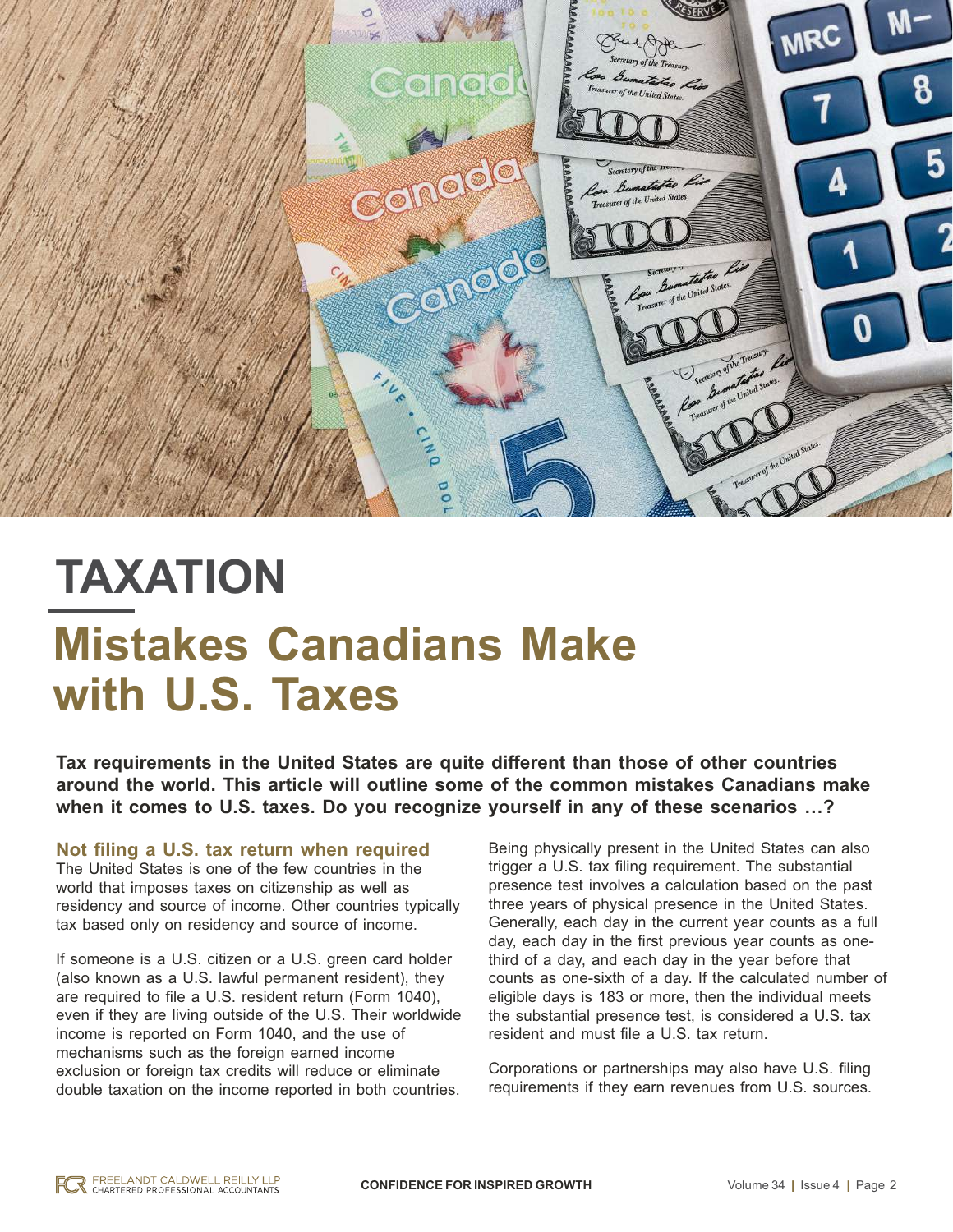Corporations must still file a Form 1120-F with a Treaty-Based Return Position Disclosure (Form 8833) if they are taking a treaty position that their business profits are only taxed in the country where it is permanently established.

### **Not filing the correct forms**

Individuals meeting the U.S. substantial presence test are considered U.S. tax residents and by default would be required to report their worldwide income on a Form 1040 return. However, you can file as a U.S. nonresident and only be subject to U.S. tax on your U.S. sourced income. If you meet the substantial presence test and are physically present 183 days or more in the current year alone, you must file a Form 1040NR return with a Form 8833 treaty position in order to be treated as a U.S. non-resident for tax purposes. Alternatively, if you meet the substantial presence test and are physically present less than 183 days in the current year alone, the Closer Connection Exception Statement (Form 8840) may be all that is required, unless you had income from U.S. sources, in which case you should attach the Form 8840 to a Form 1040NR.

It should be noted that the treaty positions do not preclude the individual from other U.S. resident required tax filings such as the Reporting of Foreign Bank and Financial Accounts form (FBAR).

Not only could there be a U.S. federal tax filing to complete, you may also need to complete various state tax filings. Each state has their own rules on individual filers, as well as different registration and reporting requirements for corporations or partnerships doing business in each particular state. Corporations or partnerships may also have U.S. payroll reporting, Form 1099 reporting, or Form 1042-S reporting to complete if they have U.S. employees or contractors.

### **Unknown exposure to U.S. estate taxes**

Even though an individual may not be a U.S. citizen or green card holder or meet the U.S. substantial presence test, they may still have assets south of the border that expose them to U.S. estate tax liabilities. If you fit this description, know that the U.S. federal estate tax employs a graduated rate that can reach as high as 40%. There may also be additional state estate taxes.

An obvious way you may have U.S. estate tax exposure would be if you own U.S. real estate. U.S. taxes will apply to the fair market value of this investment.

A perhaps not-so-obvious area of U.S. estate tax exposure would be if you hold securities or stocks of U.S. companies inside a Canadian brokerage account. Canadian mutual funds that hold shares of U.S. companies would not be classified as "U.S. situs property," but the direct stocks of those companies would. These investments would be subject to U.S. estate taxes on their fair market value, not just on the gain portion of the investments.

U.S. non-residents can take a treaty position to claim a pro-rated unified credit exemption to gain some relief from U.S. estate taxes. This formula consists of U.S. situs property over worldwide assets multiplied by the unified credit exemption limit (\$11,580,000 USD for 2020). To rely on this treaty position, you must arrange to have Forms 706-NA and 8833 filed nine months after the date of death of the estate owner (unless an extension was granted), even if no U.S. estate tax is due. Without this treaty position, you are entitled to a credit of \$13,000 USD, which exempts \$60,000 USD in value of U.S. situs property from your U.S. estate tax obligation.

### **You can correct your mistakes**

To avoid the large penalties that could be assessed on late or incorrect filings, you can catch up and correct delinquent tax filings without fear of penalties. Voluntary disclosure programs and delinquent filing programs are available through some states and the Internal Revenue Service (IRS). However, you are advised to do so as soon as possible, as it has been mentioned that these programs may not be available in the future.

If you have U.S. estate tax exposure, you can use one or more of these remedies:

- You could liquidate your U.S. situs property or limit the amount you purchase or gain in future.
- Utilize a trust structure to hold the U.S. situs property.
- Secure sufficient life insurance to cover any U.S. estate tax exposure.

Whether you have committed one or more of these common mistakes, forewarned is forearmed when it comes to preventing and correcting them going forward. There may be other U.S. tax implications in your situation not covered here. If you want to be more certain about your situation, talk to a professional who specializes in U.S. taxes.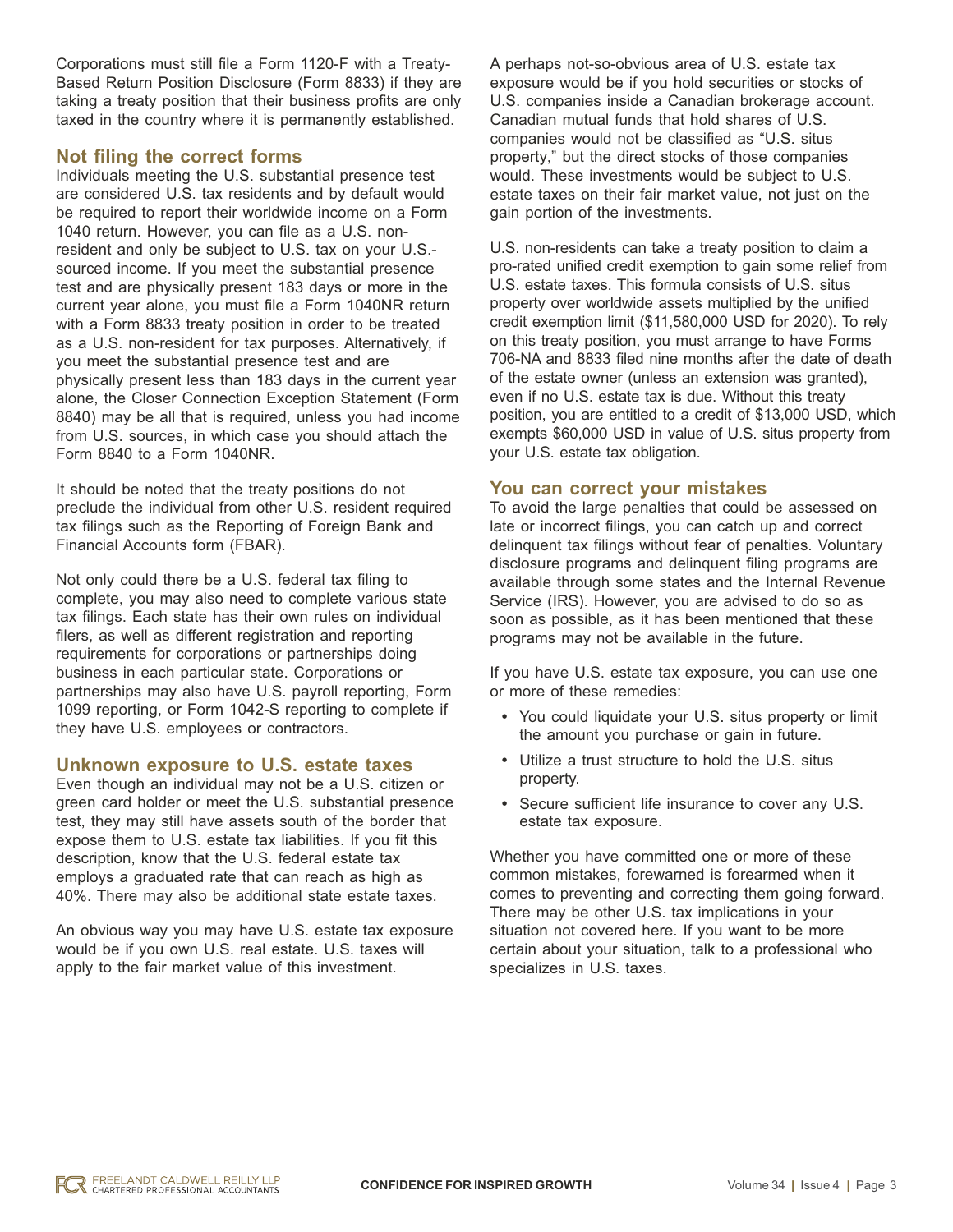

## **TAXATION**

### **Update on COVID-19 Federal Government Support**

**As was covered in the last issue, the COVID-19 pandemic has resulted in unprecedented strains on our economy and our personal financial situations. The federal government announced several programs offering targeted support for individuals, businesses and other organizations. The following outlines the updates and amendments to these programs from May 13 to July 1.**

### **All individuals**

The government had extended the filing deadline for most personal tax returns from April 30 to June 1; on May 25, it announced that it will not assess late filing penalties if those returns are filed by September 1, which is also the date by which any balances due must be paid.

Extending the deadline for filing personal tax returns would normally mean delays in the 2020/21 Goods and Services Tax credit, Canada Child Benefit and Guaranteed Income Supplement (GIS) payments, which all start in July 2020 and are based on net income reported on the 2019 tax return. However, estimated payments based on 2018 reported net income will continue until the end of September 2020. If you are eligible for these benefits, file your 2019 tax returns as soon as possible to avoid an interruption in these benefits.

The previously-announced Canada Emergency Response Benefit (CERB) provides \$500 per week for up to 16 weeks to eligible workers who have stopped working or whose work hours have been reduced because of COVID-19. The federal government announced in June that these payments will be extended by an additional eight weeks to August 29. The draft legislation released on June 10 included additional flexibility, e.g., for short-term loss of employment, as well as restrictions intended to encourage those receiving the benefit to seek employment.

The Canada Revenue Agency (CRA) released guidance on international tax issues raised by the crisis. For example, while residency for income tax purposes is normally a question of fact, a "sojourner" who is physically present in Canada for 183 days or more in any taxation year will be

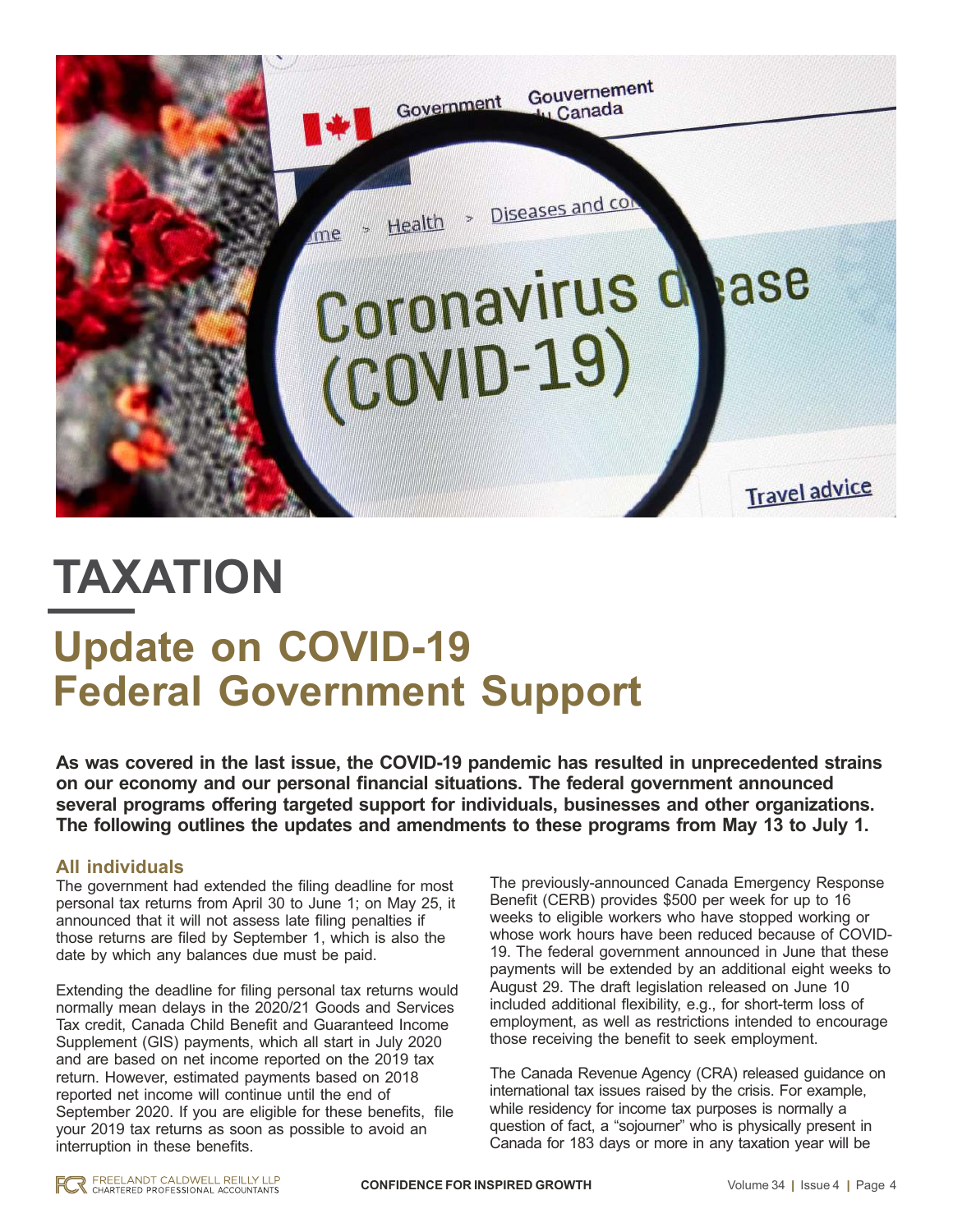deemed resident throughout the year and is therefore taxable in Canada on their worldwide income. When an individual has remained in Canada and is unable to return to their country of residence solely because of the COVID-19 travel restrictions, the CRA will not count those days towards the 183-day limit for deemed residency. The CRA may apply similar flexibility to corporate residency issues on a case-bycase basis, and to whether a corporation is carrying on a business or has a permanent establishment in Canada.

### **Students**

The Canada Emergency Student Benefit (CESB) opened for applications on May 15. It provides support to students and new graduates who are not eligible for the CERB or Employment Insurance benefits, or who are unable to work due to COVID-19; from May to August 2020, the CESB will be \$1,250 per month for eligible students or \$2,000 per month for eligible students with dependents or a disability. Students can earn up to \$1,000 during each four-week period without affecting their CESB eligibility.

Applications for the new Canada Student Service Grant (CSSG) opened on June 25 to students who choose to do national service and serve their communities. It will provide grants of between \$1,000 and \$5,000 based on the number of hours they serve.

### **Seniors and people with disabilities**

Seniors who are eligible for the Old Age Security pension (OAS) will receive a one-time tax-free payment of \$300 in early July; those who also receive the GIS will receive an additional \$200.

Individuals who hold a valid Disability Tax Credit certificate as of June 1 will also receive a one-time taxfree payment of \$600; if they also receive both the OAS and GIS, they will receive an additional \$100, while those who receive only the OAS will receive \$300.

### **Small business**

The CRA has further extended the due date to September 1 for corporations to file a T2 tax return and for trusts to file a T3 tax return, which would have been due in June, July or August. The government also announced support for the new Business Resilience Network operated by the Canadian Chamber of Commerce, which provides financial planning advice and information about tax rules and government programs to small- to medium-sized businesses, not-for-profit organizations and charities.

### **Support to fill wage gaps**

The Canada Emergency Wage Subsidy (CEWS) enables eligible employers to re-hire their employees and avoid layoffs. Since it was first announced, the program has broadened its definition of "eligible employees" and been extended from a June 6 to an August 29 end date, along with other amendments to increase access and clarify eligibility requirements.

### **Loans for small businesses, not-for-profit organizations and commercial property owners**

The federal government provides interest-free loans of up to \$40,000 for small businesses and not-for-profit organizations through the Canada Emergency Business Account (CEBA). To qualify, the organization must have had 2019 payroll expenses of between \$20,000 and \$1.5 million. In June, access to the CEBA was extended to businesses with payroll of less than \$20,000 and eligible non-deferrable expenses of between \$40,000 and \$1.5 million; this makes the program accessible to sole proprietors earning business income directly and to family-owned corporations that remunerate through dividends rather than payroll.

The Canada Emergency Commercial Rent Assistance (CECRA) program provides support to commercial property owners who forgive a portion of the April, May and June rent of eligible small business tenants. Applications opened in late May. On June 30, it was announced that the CECRA would be extended for the month of July. Businesses located on federal lands, such as national parks and historical sites, will also be eligible for rent relief on terms similar to those of the CECRA.

### **Programs for other circumstances**

The previous article identified targeted programs to meet the needs of organizations that do not qualify for other COVID-19 programs or that are considered to need more support.

- Additional support has been announced through the Women Entrepreneurship Strategy Ecosystem Fund.
- A new Emergency Processing Fund will provide funding for up to 50% (25% for larger enterprises) for eligible COVID-19 response and strategic investment expenditures incurred by small- and medium-sized enterprises in the agricultural food processing or manufacturing industries. Applications must be processed by July 31.
- Support will be also be available to fish, seafood and aquaculture processors through the Canada Seafood Stabilization Fund, and to the tourism industry through the Atlantic Canada Opportunities Agency and through Canada Economic Development for Quebec Regions.

As these programs are being updated or amended frequently, please check [www.canada.ca](http://www.canada.ca) for the most current information.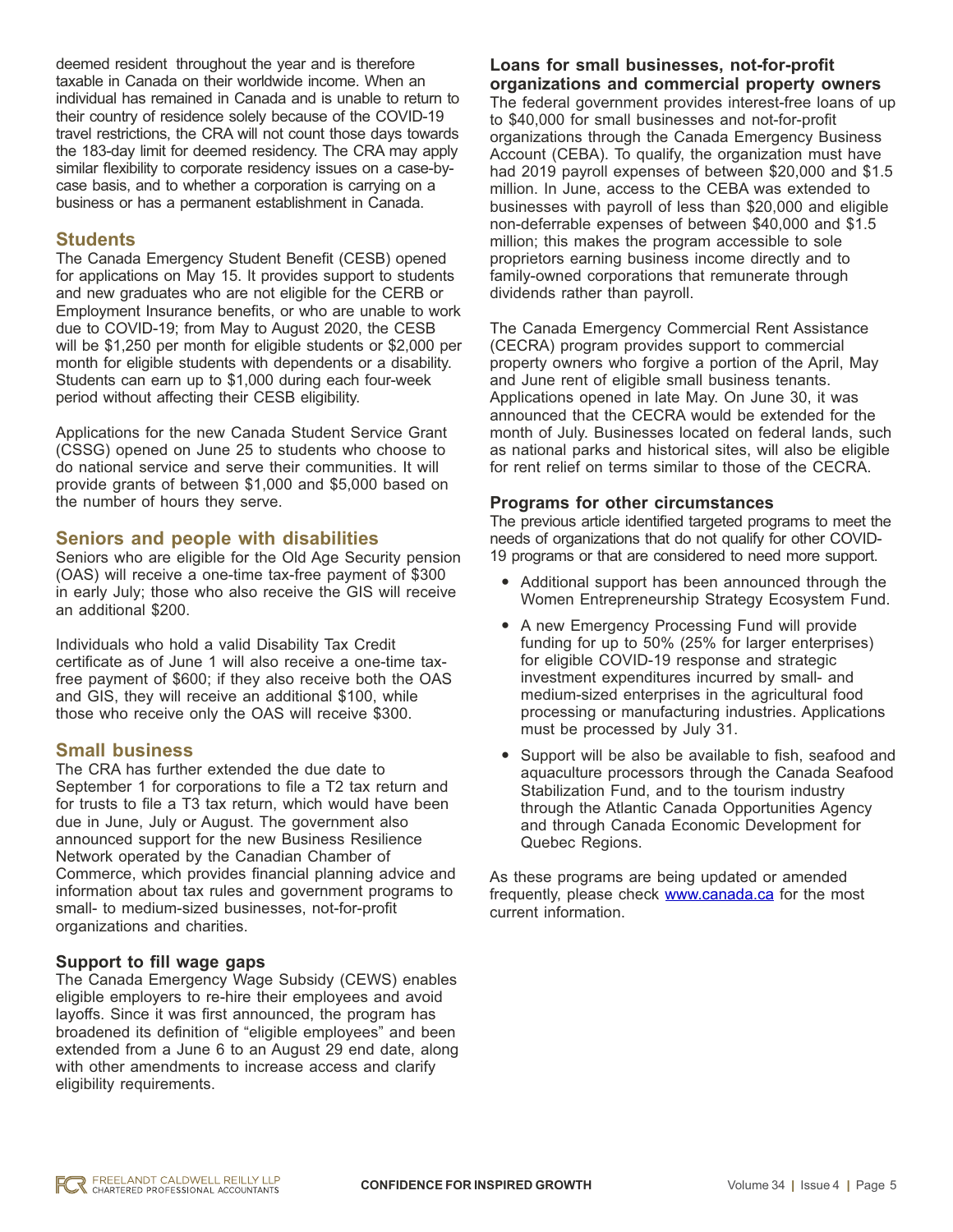

# **TECHNOLOGY**

### **Preserve Cybersecurity While Working Remotely**

**Most organizations have moved their workforces to some form of remote work as a result of the COVID-19 pandemic. Surprisingly, remote work has proven effective for many organizations, and they are now contemplating updating their remote work policies to allow employees more flexibility in a post-COVID-19 world. However, from a cybersecurity standpoint, remote work presents unique challenges and risks.**

Employees may be accessing sensitive corporate data from their personal devices, or they may be using companyissued devices for corporate and unauthorized personal use. In both instances, hackers will prey on these distracted employees: sending them phishing emails in hopes of gaining access to the organization's network, or stealing credentials which they sell to criminals who may then launch cyberattacks.

### **Use these technical tips for a more secure network**

That said, there are some basic steps organizations can take to improve their cybersecurity posture. Here are few technical steps you can use as a good starting point.

1. **Multi-factor authentication (MFA).** Having a strong password is no longer sufficient. Organizations that allow employees to access their work accounts with a simple username and password often fall prey to hackers. If a user's credentials are stolen by hackers, MFA will offer an extra layer of protection since the hacker will not be able to access the additional unique, randomly-generated code.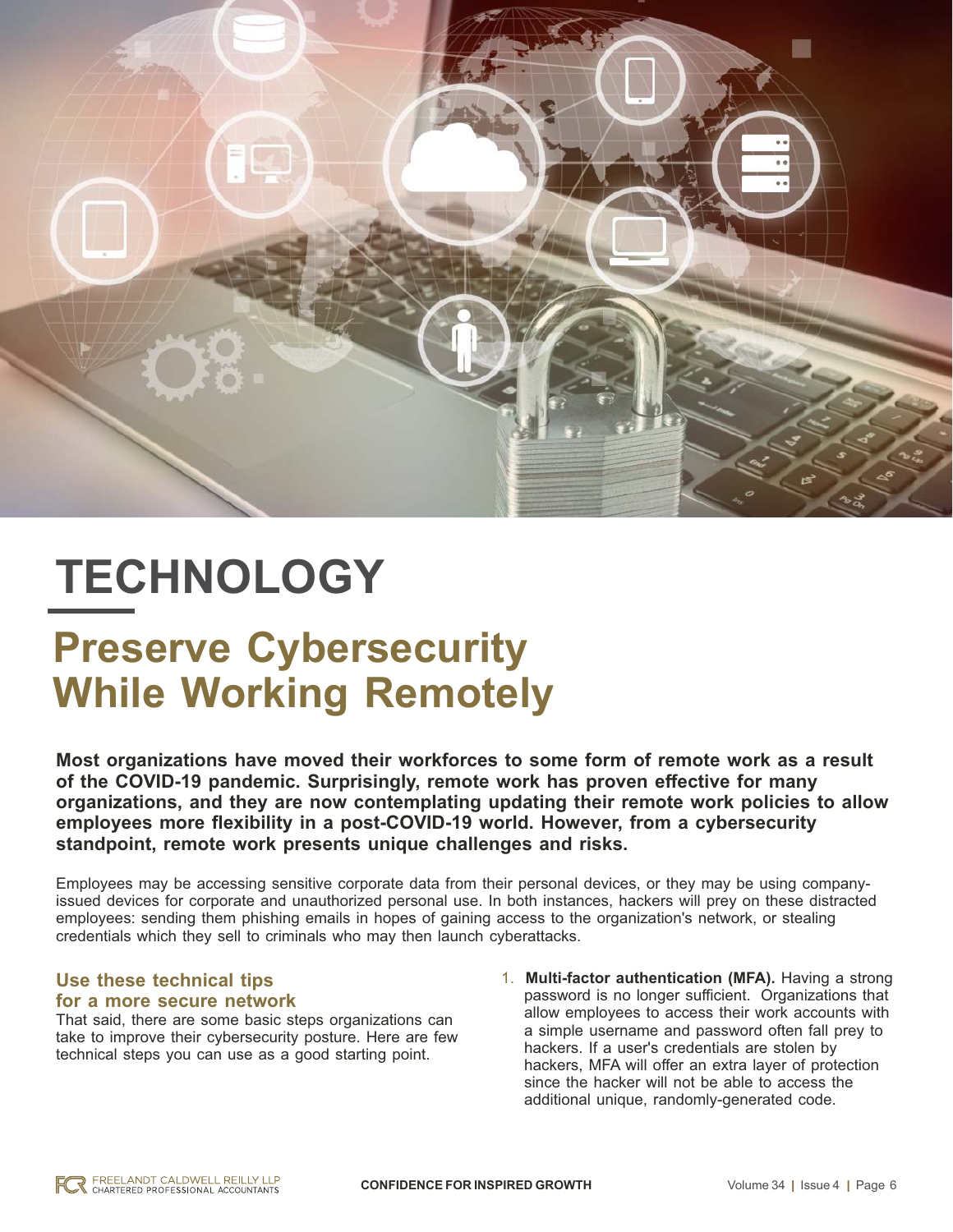The extra step in the MFA process could be an email or text message confirmation, a biometric method, such as facial recognition or a fingerprint scan, or something physical like a USB fob.

2. **Updates and patches.** During the pandemic, most IT departments were focused on moving a large portion of the organization's workforce to remote work. This may have put other IT tasks on hold, such as patching and implementing non-critical updates.

Hackers will take advantage of this delay to access networks and potentially steal data. Thus, implementing any updates and patches as quickly as possible should be a priority.

3. **Securing home routers.** Employees working from home are relying on the Internet and Wi-Fi access at their residence. Did they change their router password after it was first installed? If not, their home network may be vulnerable.

It is important to take simple steps to protect home networks and prevent hackers from having access to connected devices. While changing a router password is a good first step, your employees should take additional measures. For example:

- Ensure that firmware updates are installed, so that security vulnerabilities can be patched
- Make sure the encryption is set to WPA2 or WPA3.
- Restrict inbound and outbound traffic.
- Use the highest level of encryption available.
- Switch off WPS.

Employees needing help with these measures should connect with your IT department.

- 4. **Beware of remote desktop tools.** Many employers allow staff to access their work networks via remote desktop protocols ("RDPs"). While this access method can be secure, several studies have found security problems with some of the most popular RDP tools for Linux and Windows. Ensuring that these tools are properly configured and tested for security is a critical step to take.
- 5. **Strong password protocols.** Everyone knows the importance of having strong passwords. Unfortunately, many still use the same password across multiple accounts. This means that all it takes is one compromised password for a criminal to take over all accounts associated with that user. They take leaked usernames and passwords and attempt to log into other online accounts, a tactic commonly known as "credential stuffing."

Passwords should be unique for every account and should comprise a long string of upper- and lower-case letters, numbers and special characters. Additionally, organizations should consider implementing shorter periods for password resets, for example, going from a 90-day to a 30-day reset cycle.

### **Help your employees stay "cyber-vigilant"**

While implementing strong technical safeguards is essential to having a strong cybersecurity posture, the most important risk to organizations remains its people, when they fall victim to phishing campaigns. Phishing emails are sent by hackers to steal information that can be used in further targeted phishing attacks, credit card and wire fraud, and in installing malicious software on the victim's device or on the networks they access.

During this pandemic, there has been a marked increase in the number of phishing campaigns that target remote workers in a bid to steal their personal information or gain access to company accounts.

The key to avoiding this vulnerability lies in employee training and reminders to constantly be vigilant. For example:

- If an email appears unusual or requests immediate action (even when it comes from a "known" source), your employees should have the reflex to pause and proceed carefully.
- If the email contains a URL, they should know to hover their cursor over the link to validate the source, and to not open any unexpected attachments.
- If they suspect that they may have inadvertently fallen for a hacker's ruse, their reflex should be to immediately report the incident to IT, rather than trying to resolve the issue themselves or ignoring it.

The pandemic has shown that remote work is an effective way for organizations to continue operating, so it is likely that some form of remote work will be part of how organizations operate in the future. That said, being aware of the risks and taking some basic steps can significantly reduce your chances of becoming victim of a cyberattack while working remotely.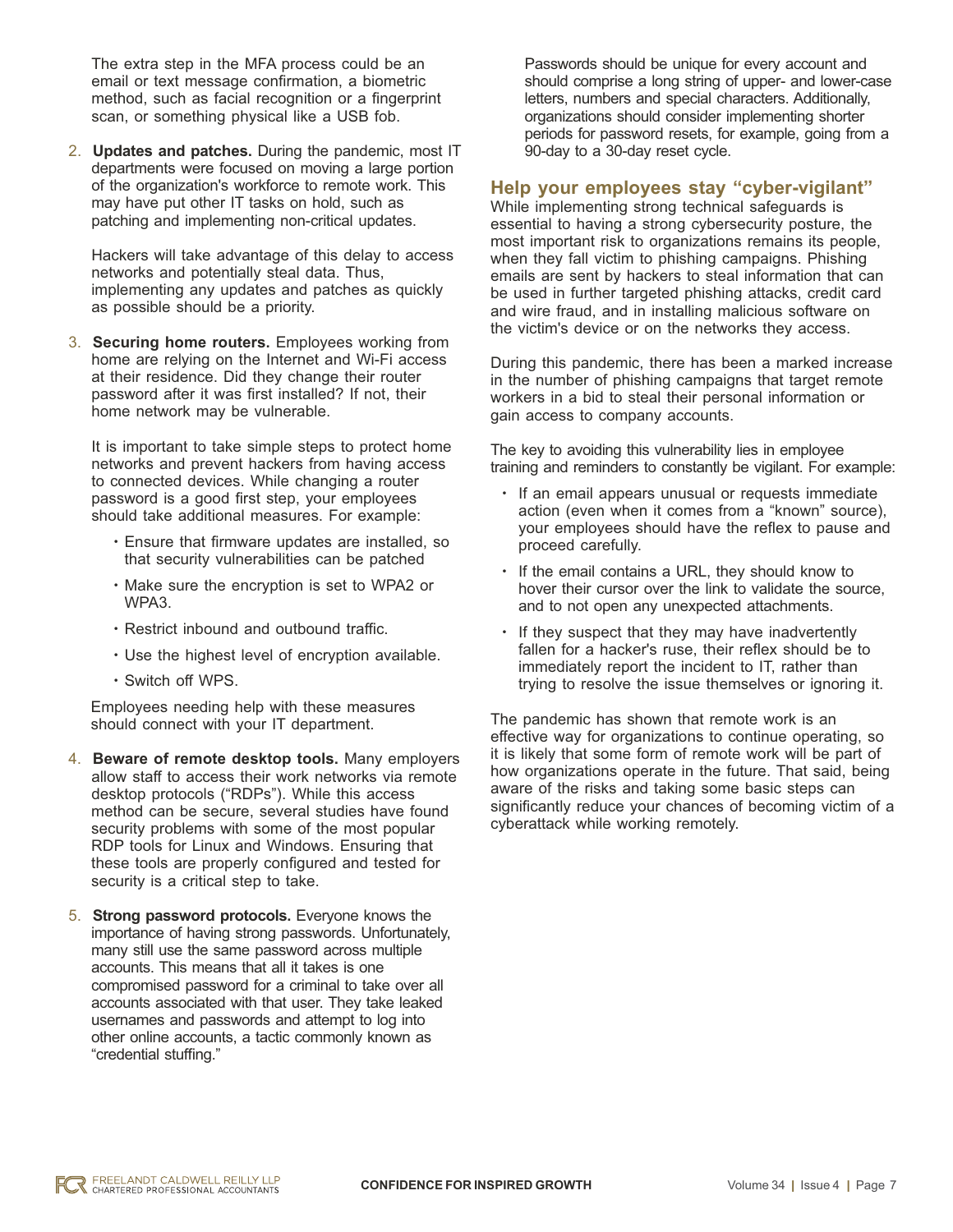

### **WEALTH MANAGEMENT Cleaning Out Your Financial Closet Under Quarantine**

**Sheltering in place has been tough; not being able to meet with family or friends, nor being able to step outside your home for a break required us all to adjust. There were some positives to the lockdown, though, including finishing off home projects you've been putting off. Another "to-do" that you might want to think about is whether there have been changes in priorities that could impact your financial affairs.**

If you haven't addressed this yet while spending more time at "home base," here are some recommendations which I hope will inspire you to get organized, feel empowered and emerge confident in your financial future.

#### **Review your spending, saving & cash on hand** The recent pandemic and the economic shock that ensued certainly made clear that having an emergency cash on reserve for times like this is highly important. The idea behind an emergency fund is to see you through a period of uncertainty concerning your employment or health, without the need to run up debt or tap into your retirement savings.

For the size of your emergency fund, recommendations vary from three months to a year of expenses. The amount will vary based on your specific circumstances; however, at a bare minimum, you should store away three months of spending for a "rainy day," like the type of events we've seen during COVID.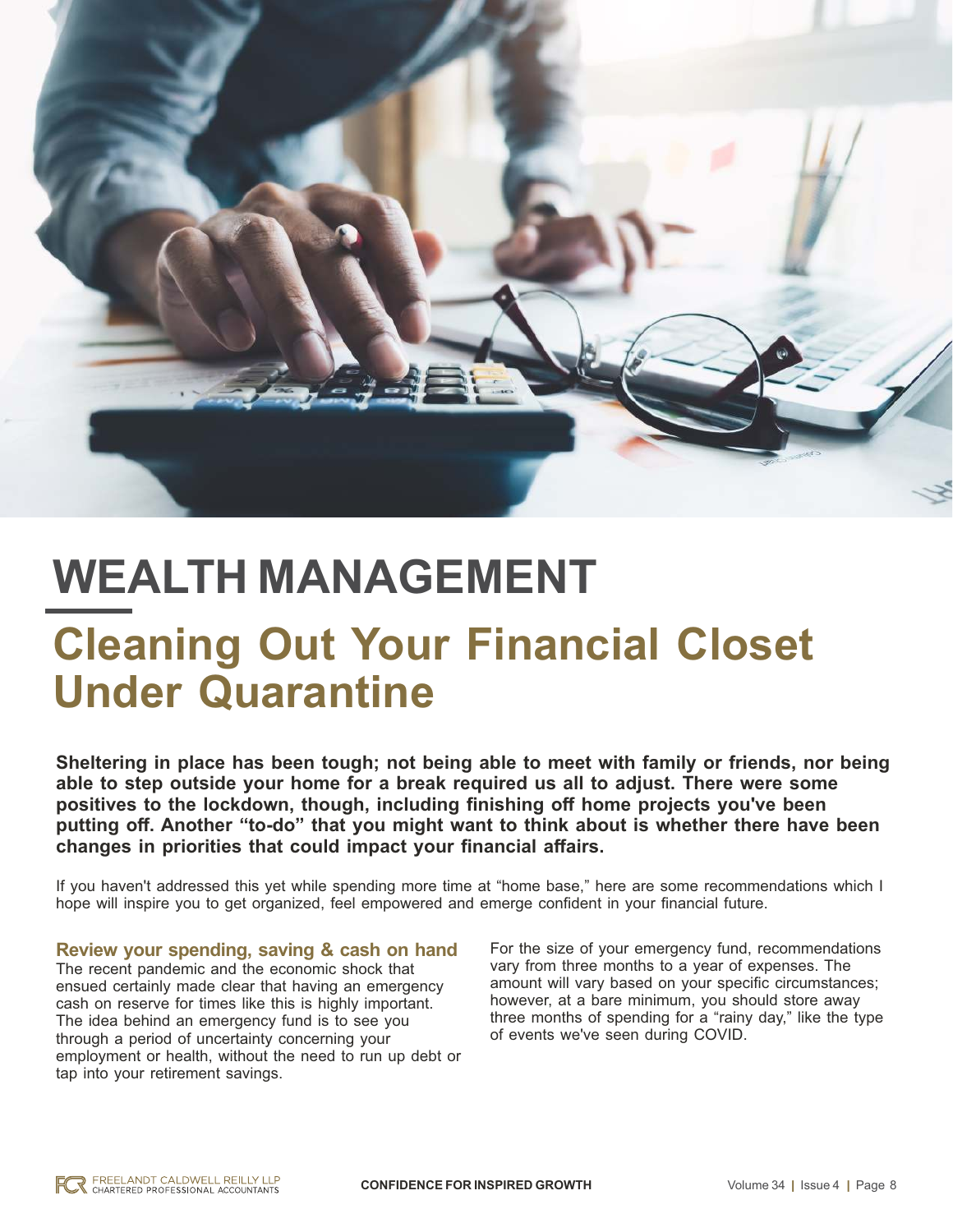Building an emergency fund and creating sustainable wealth requires that you calculate and understand the most material parts of your cash flow situation. Here is an example of how to make this calculation, along with some comments to make the process easier.

*An easy way to calculate your cash flow*

| <b>Annual</b><br>estimate | <b>Cash flow</b><br>example | <b>Adam's</b><br><b>Comment</b>                                                                                                                      |
|---------------------------|-----------------------------|------------------------------------------------------------------------------------------------------------------------------------------------------|
| Income \$                 | \$100,000                   | T4 income on your last tax return will do, or you can calculate annual income based<br>on your most recent pay stub                                  |
| Taxes \$                  | $$23,708*$                  | Use the <b>Ernst &amp; Young combined income tax calculator</b> to calculate your expected<br>taxes based on your income estimate                    |
| Savings \$                | 12,000<br>S.                | You might save a monthly amount, say, of \$1,000 per month, or instead do a lump<br>sum for \$12,000 at the RRSP deadline each year                  |
| Spending \$               | 64.292<br>S.                | (Assuming you are not hiding money under your mattress), this figure is the<br>result after deducting your taxes and savings from your annual income |

**\***This tax figure is for an Ontario resident in the 2020 tax year

### **Revisit your investment plan**

You are likely contributing the savings you are setting aside to a Registered Retirement Savings Plan (RRSP) or a Tax-Free Savings Account (TFSA). These are tax-efficient investment accounts and a good place to grow your savings.

If the recent downturn in the stock market had you up all night, then it's likely that your investment plan does not fit your expectations. Your investment plan should be based on two key, interrelated factors: your ability to tolerate risk (facts about you, such as your age) and your willingness to tolerate risk (feelings you have, such as whether investment risk makes you anxious).

If you set your investment plan up correctly, then even in challenging markets like we had recently, being clearer on your expectations should help quell any anxiety.

### **Protect your family through an insurance and estate plan**

Protecting your family from the COVID-19 virus has been a priority for many parents and families recently. Purchasing face masks, hand sanitizer and disinfecting wipes are some of the investments many have made to combat the virus. Over the long term, life insurance coverage is something that can protect your family as well.

Although we don't like to ponder our mortality, the recent pandemic has obviously made us hyperaware of the fragility of life. Given the current situation, today, many insurance companies are providing life insurance coverage faster and easier than ever before. Since having a paramedical nurse come to your house to take your blood, etc. is no longer acceptable in the time of COVID, you can now acquire up to \$2 million in life insurance coverage simply through a telephone review with a nurse.